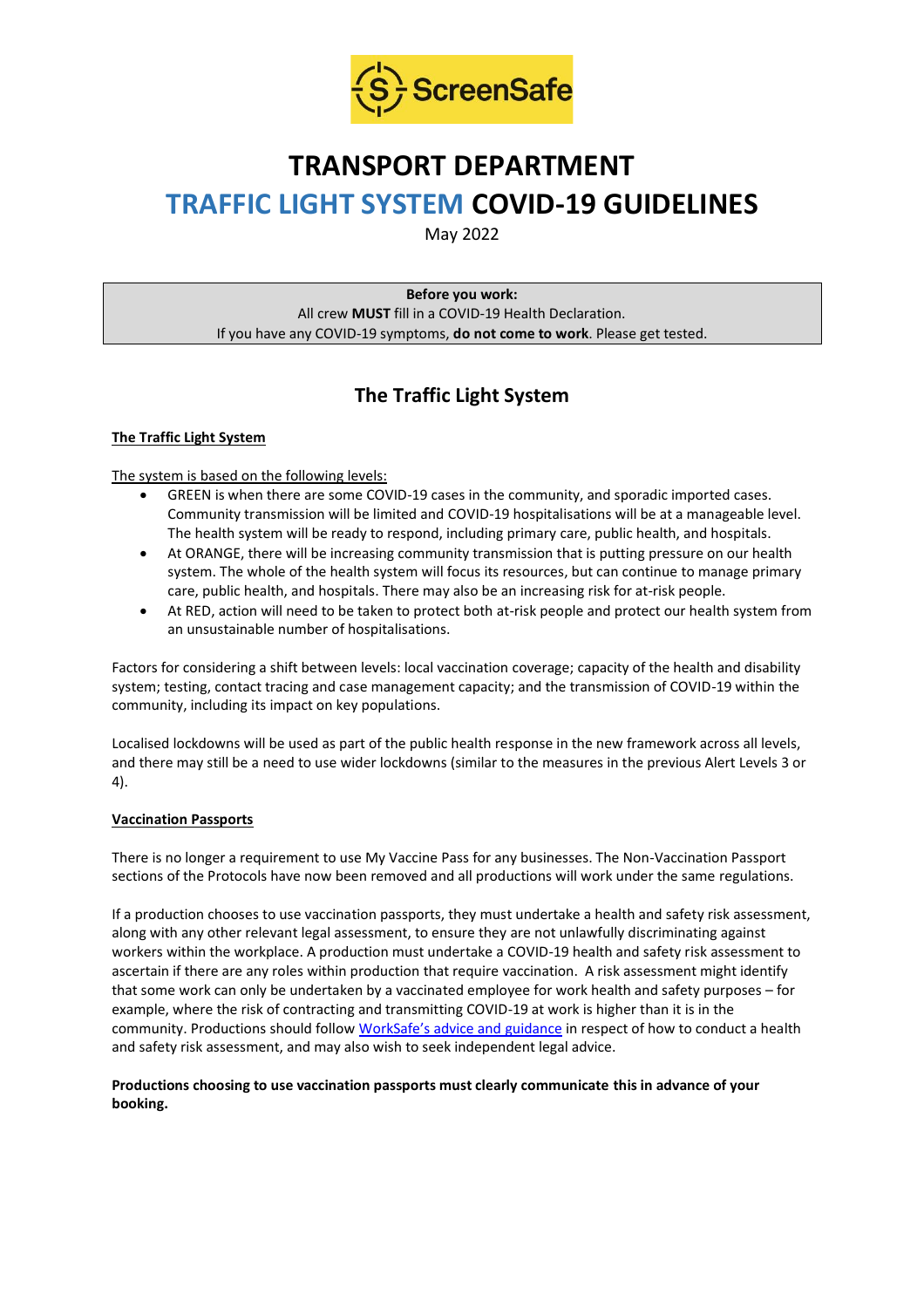|                                         | <b>RED</b>                    | <b>ORANGE</b>                | <b>GREEN</b>               |
|-----------------------------------------|-------------------------------|------------------------------|----------------------------|
| Expected                                | All scale productions,        | All scale productions,       | No restrictions on         |
| productions                             | provided they can work        | provided they can work       | production.                |
|                                         | with minimum 1m physical      | with a recommended 1m        |                            |
|                                         | distancing requirements       | physical distancing          |                            |
|                                         | and strict guidelines in      | requirement and              |                            |
|                                         | regards to Close Proximity    | appropriate guidelines in    |                            |
|                                         | work.                         | regards to Close Proximity   |                            |
|                                         |                               | work.                        |                            |
| Crew                                    | Crew to work from home        | Production should facilitate | No restrictions.           |
|                                         | where possible.               | crew working from home if    |                            |
|                                         |                               | appropriate.                 |                            |
|                                         | Day players, casuals and      |                              |                            |
|                                         | extras need stringent         |                              |                            |
|                                         | screening.                    |                              |                            |
| Physical                                | Minimum 1m                    | Recommended 1m               | No restrictions.           |
| Distancing                              |                               |                              |                            |
| Personal                                | Face coverings are strongly   | Face coverings are strongly  | PPE must be available for  |
| Protective                              | recommended.                  | recommended.                 | those who wish to (or who  |
| Equipment                               |                               |                              | are requested to) use it.  |
|                                         | Face coverings mandatory      | Face coverings are           |                            |
|                                         | on flights, public transport, | mandatory on flights,        | Face coverings are         |
|                                         | taxis, retail, public venues, | public transport, taxis,     | mandatory on flights.      |
|                                         | recommended whenever          | retail and public venues.    |                            |
|                                         | leaving the house.            |                              |                            |
| <b>Close Proximity</b>                  | Close Proximity work can      | Close Proximity work can     | No restrictions.           |
| <b>Work</b>                             | be undertaken with strict     | be undertaken with           |                            |
|                                         | PPE & hygiene measures in     | appropriate and agreed       | Vigorous hygiene standards |
| Make Up<br>$\qquad \qquad \blacksquare$ | place.                        | PPE & hygiene measures in    | to be maintained.          |
| Costume                                 |                               | place.                       |                            |
| <b>Stunts</b>                           | Please refer to the Close     |                              | Crew may be asked to wear  |
| <b>Close Actor</b>                      | Proximity guidelines.         | Please refer to the Close    | PPE.                       |
| Interaction                             |                               | Proximity guidelines.        |                            |
| Surveillance                            | Surveillance testing is       | Surveillance testing should  | Some productions may       |
| <b>Testing</b>                          | highly recommended.           | be considered.               | wish to utilise regular    |
|                                         |                               |                              | surveillance testing.      |
| Food / Catering                         | Contactless service only.     | Contactless service is       | General food hygiene       |
|                                         |                               | recommended.                 | standards are adhered to.  |
|                                         | Unit/Craft Services should    |                              |                            |
|                                         | be "café-style". Or           | Unit/Craft Services should   | Hand washing, sanitiser    |
|                                         | individual snack packages     | be "café-style". Or          | stations available in all  |
|                                         | can be prepared and           | individual snack packages    | eating areas.              |
|                                         | handed out.                   | can be prepared and          |                            |
|                                         |                               | handed out.                  |                            |

# **QUICK GUIDE TO THE TRAFFIC LIGHT LEVELS**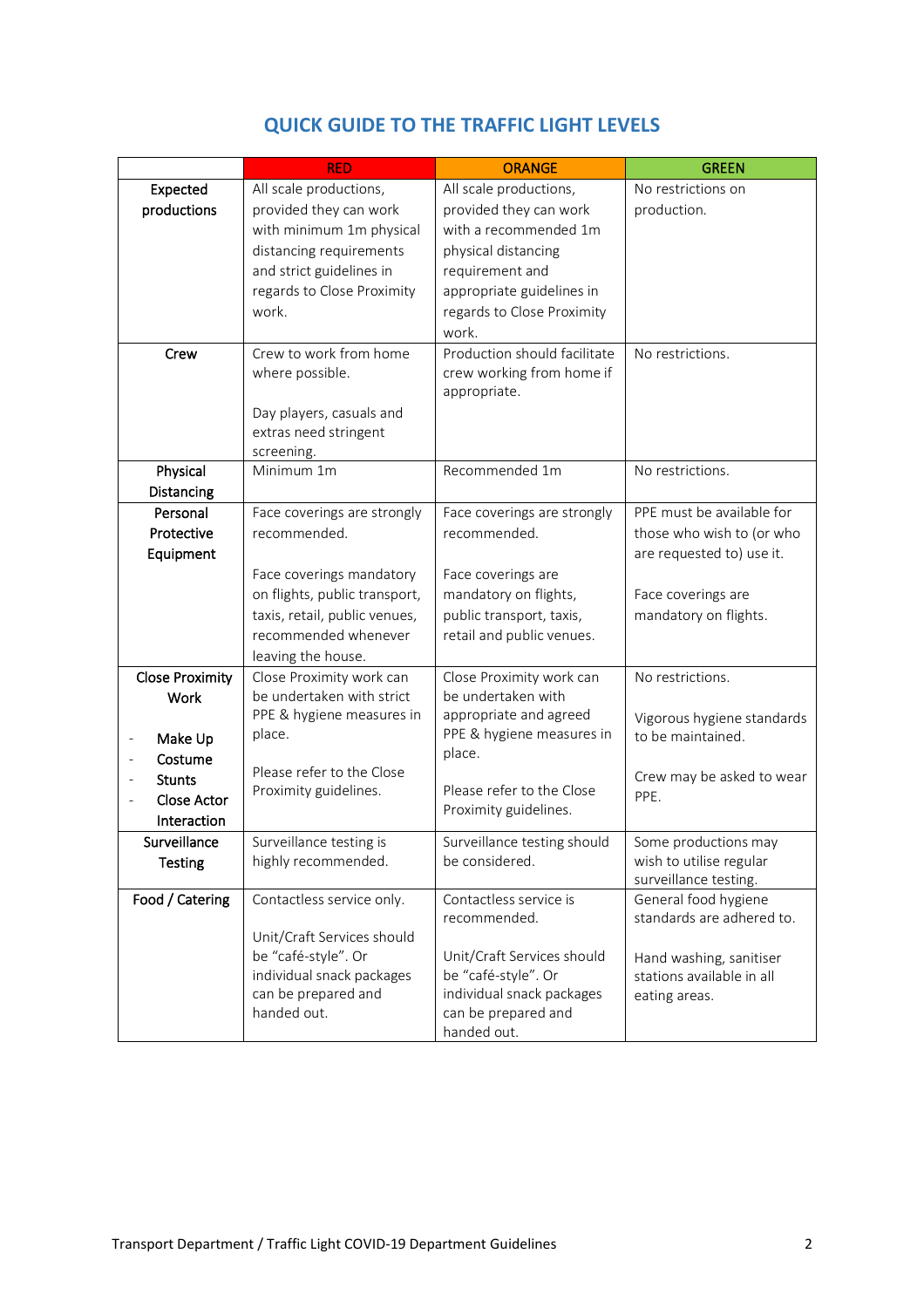# **DEPARTMENT SPECIFIC GUIDANCE – TRANSPORT DEPARTMENT**

**Transport Department crew must be aware of and trained to work under the specific Traffic Light settings prior to commencing work, including the correct use of PPE and physical distancing requirements.**

**The below is a guide only and should be applied appropriate to the relevant regional Traffic Light Setting. The higher the Traffic Light level, the stricter adherence. Please consult with your H&S officer if you have any questions or concerns.**

#### **Introduction to Department undertakings:**

- Pre-Production tasks remote
- Pre-Production tasks in office or at location/studio
- Management/coordination of vehicles and transport team
- Liaison with other departments prior to and during production

#### **Department Bubbles**

- Off Set Transport Department bubble (remote preparation).
- Off Set Transport Department bubble (production office preparation)
- On Set Transport Department bubble (Unit/Tech base only)

#### **Contact Tracing:**

- Productions are encouraged to have contact tracing of some sort in place to prevent a wider production outbreak, but it is no longer a Government requirement.
- All crew or approved site visitors must sign a COVID-19 Declaration before starting work or visiting a work site
- If using vaccination passports, production to ensure anyone entering a controlled worksite has a valid and current vaccination passport.
- All entry and exit points should be controlled and monitored.
- All workers should keep a log of non-worksite locations (i.e. stores, etc.) and interactions (meeting suppliers, location owners, etc.) they have during working hours.
- All workers are recommended to keep note of their interactions outside of work hours (whilst on a iob).

#### **Personal Hygiene Requirements and Measures**

- Any worker who feels unwell must not come to work, if unwell at work they must go home.
- If a worker displays any of the symptoms of COVID-19, please call Healthline immediately (0800 358 5453) or your doctor. Production and the Health & Safety Departments must also be notified. And all close contact workers to be identified.
- If a person or persons are confirmed or probable cases of COVID-19, site closure(s) should be considered. This decision should be made on the advice of a public health officials based on information on the extent of the exposure.
- Please wash/sanitise your hands upon arrival at a work site.
- A strict personal hygiene & hand washing/sanitising regime must be observed in line with the ScreenSafe and Ministry of Health guidelines.
- Personal work stations to be cleaned/sanitised each day.
- In accordance with Ministry of Health guidelines, PPE (gloves and masks) should be available.
- Within all Traffic Light Settings, face coverings are strongly recommended. And it would be expected that most productions will require them as part of their H&S plan.
- If you choose to wear PPE, the type is up to you and should be based on the level of risk for your business or service, the working proximity, the physical work area, and the length of time people are together.
- Work should only be completed within one metre if it can't otherwise be achieved. The time spent in Close Proximity needs to be kept to a minimum.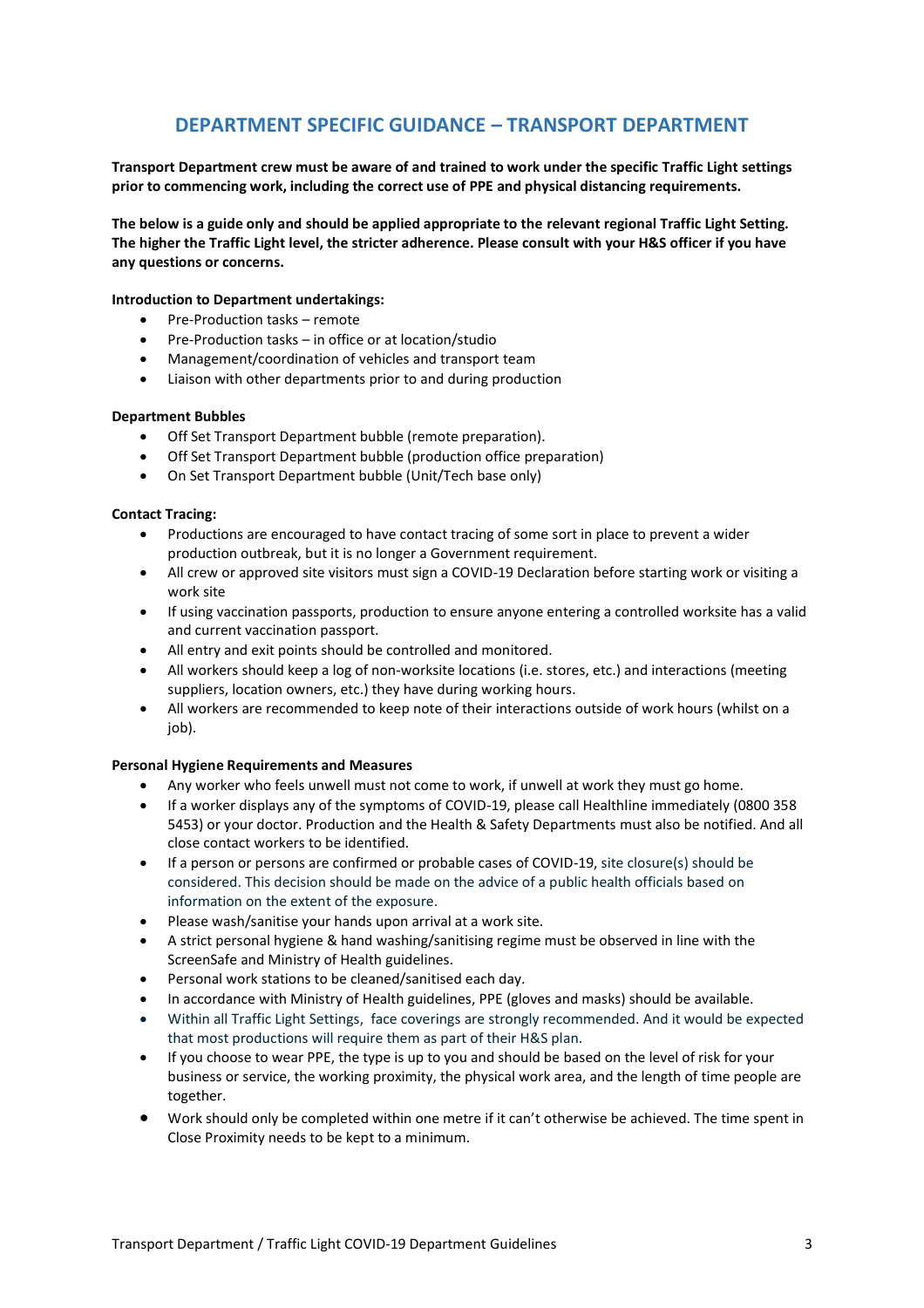# **Work Space Hygiene**

# **On and off set**

- Hand sanitising stations and PPE (gloves, masks) should be readily available at production office/location/worksite and outside of communal facilities (ie. Portaloos).
- Equipment cleaning products should be readily available at production office/location/worksite.
- Consider workspace layout, avoid face to face desks, and space desks 2 meters apart where possible. Engineered barriers are necessary where this separation is not practicable.
- Office equipment to be used only by one person as much as possible (i.e. laptops, printers, scanners, stationery, etc.).
- Common work surfaces in offices and workshops to be cleaned regularly (i.e. door handles, shared photocopiers, taps, light switches, etc.).
- Regular cleaning of computer terminals and phones.
- Regular aeration of office spaces and vehicles, open windows when possible. Avoid recycling air.
- Air conditioning should be run on fresh air setting, not on recirculate.
- Sanitise surfaces & mop floors at the end of each day where required.
- Sanitising stations on location available outside of communal facilities (i.e. portaloos).
- Stairs should be used in preference to lifts.
- No visitors to site. Only workers involved in the project to enter any locations or work sites.

# **Kitchen & Catering**

- Stagger lunch where possible and apply physical distancing measures.
- Depending on the current level, consider no open snacks, fruit or shared food.
- Consider lunch box style lunches to be prepared, or where appropriate, subsidy for workers who are required to bring own lunch.
- All communal cutlery & crockery must be sterilised in dishwasher. Compostable cutlery & crockery to be used if sterilisation is not possible.
- Communal kitchen items to be sanitised before & after use.

# **Toilets, Showers & Drying Rooms**

- Physical distancing rules also apply to the use of shared facilities, including toilets, shower and drying rooms.
- Sanitising stations on location available outside of communal facilities (i.e. portaloos).
- If numbers require then add additional toilet facilities, i.e. portaloos
- Hygiene posters and signage should be clearly visible in shared spaces like kitchens, toilets, entrances and exits, etc.

#### **Interaction with Other Departments, Suppliers, Cast & Extras Meetings**

- Transport or inter-departmental meetings to be remote or on digital platforms as far as practicable. Or hold meetings in open areas wherever possible.
- PPE should be available for essential inter-departmental meetings.
- Physical distancing to be maintained on essential inter-departmental meetings and work (i.e. wardrobe fittings, pre-production meetings, tech recces, etc.). Use of a face covering is strongly recommended.
- Main Unit, 2<sup>nd</sup> Unit and Splinter Unit should if practicable be treated as completely different units with limited physical interactions.
- Reduce physical interaction with other departments as far as reasonably practicable.
- Interactions with other crew, cast and public must be as per physical distancing protocols.

# **Travel**

- Ride-sharing is not recommended unless you are already in a small and regular work bubble and if physical distancing is maintained.
- Use of a face covering is strongly recommended.
- Routines for shuttle vehicles must be established with reduced seat number allocated per vehicle, i.e. only 1 crew member per row or as appropriate to the size of the vehicle to achieve at least 1m physical distancing.
- Driver isolation screens (Perspex, etc.) between shuttle driver and passengers should be considered.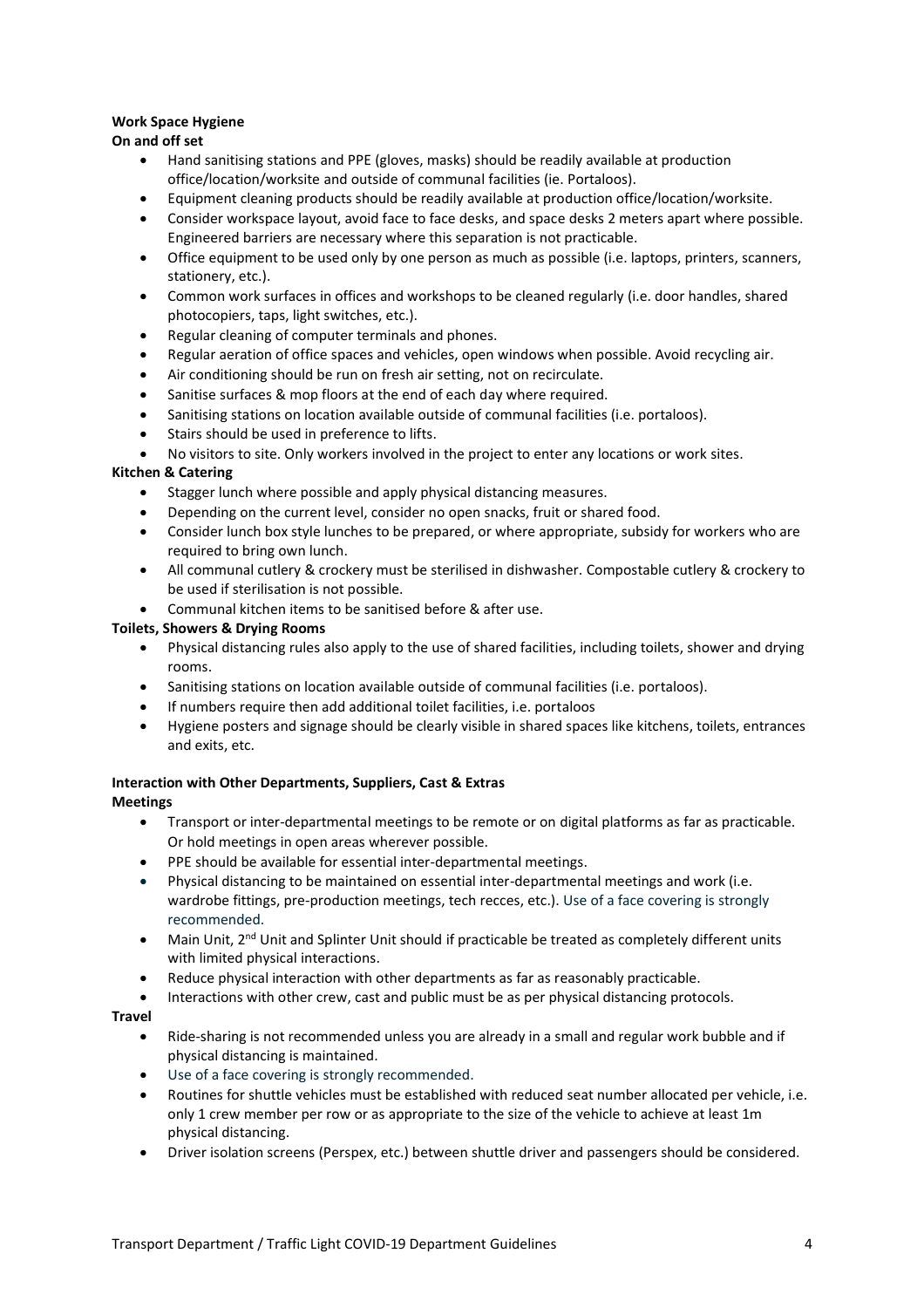- If possible, automatic rear/passenger doors is recommended for shuttle vans to avoid unnecessary touching.
- No recycling air, clean air fan inlet only, open windows where possible.
- Crew who travel together should always be part of the same work bubble.
- A passenger log must be kept for shared vehicles.
- Shared vehicles should not be used outside work
- Cast drivers to keep separate to crew or extras shuttle drivers.
- Cast drivers should not be required to do other duties and should discuss all appropriate ways to reduce their work, family and social interactions while on a production.
- If required, cast driver inclusion in more permanent Close Environment Bubbles should follow appropriate guidelines (see section below on Close Proximity Bubbles).

#### **Vehicle Pickup & Drop Off**

- Vehicles should be cleaned and sanitised (by vehicle vendor or transport department) prior to pickup.
- Make sure all  $3<sup>rd</sup>$  Party suppliers have appropriate COVID-19 guidelines in place, including but not limited to sanitation, contact tracing and physical distancing. If concerned or uncertain, please discuss with Production.
- Vehicles must be cleaned/sanitised regularly during the work day and always at the end of each day, paying special attention to large surfaces (wind-screen, dashboard, etc.) and door handles.
- Vehicles should be cleaned/sanitised in between drivers. No last minute "I'll just grab your car, I'll bring it back in 5".
- Vehicles should be returned empty of personal items and rubbish and ideally refuelled to avoid double-handling.

# **Unit Base**

- Only one assigned Transport department member to access inside unit base trucks for servicing or other issues inside cast trailers, costume/make up trucks, etc.
- Regular cleaning protocols should be established for unit base vehicles per discussion with other departments.

#### **Set Protocol**

- Sets should be treated as closed sets, with essential crew on set only.
- Transport crew should report to unit/tech base only and avoid contact with shooting set unless specifically instructed to do so (i.e. pick up lead actor, etc.)

#### **Swing Drivers**

- Swing drivers may be required at the end of each day. Please consult with Production and other departments about requirements.
- For regular swings: cabs should remain locked while on site, with only the designated swing driver having access to the cab.
- Avoid casual swing drivers as much as possible, ideally have a regular team working together. Larger productions may want to secure a regular crew of swing drivers, please discuss with production.
- All swing drivers to follow strict production COVID-19 guidelines, including but not limited to: sanitation, physical distancing, contact tracing and signing of Crew Declaration Forms.
- Crew members should ideally not share a cab with their swing driver, but if this is unavoidable, a face covering should be worn and physical distancing must be adhered to. Vehicles should be cleaned prior to and after used.

#### **Equipment**

- Hands to be washed/sanitised prior to and after handling radios, batteries, earpieces.
- Distribution of communal equipment (i.e. radios) and/or paperwork to be done via a separate distribution desk at unit base, with sanitising equipment available prior to pick up.
- Drop off or replacement of radios/batteries/accessories to be in a separate designated area isolated from clean radios. This equipment MUST be sanitised before reuse and distribution.
- No reuse of headsets/mics. New crew member, new headset/mic.
- Radios used whilst shooting (used in vehicles) should be returned to the AD van and sanitised prior to reuse.
- Personal kits should be cleaned at the end of each day.
- Tools and other shared equipment must be regularly cleaned/sanitised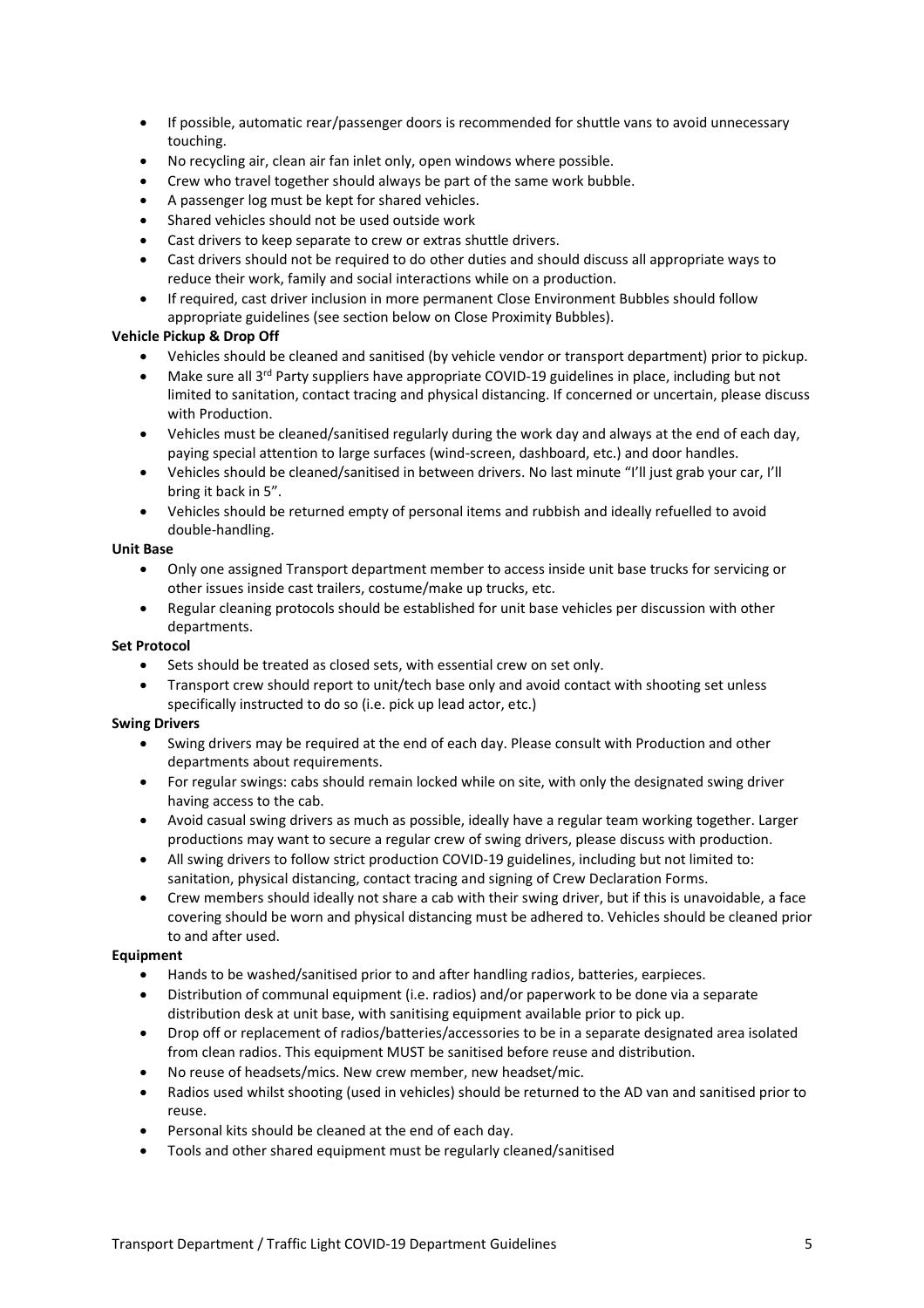### **Call Sheets and Sides**

- As far as practicable, a paperless production should be the goal. I.e. no handing out of physical paperwork unless essential.
- Digital call sheets and paperwork should be used whenever practicable. If not, named paper sides, call sheets, etc. to be distributed by a designated AD or Production person, i.e. no piles of sides/call sheets to search through.

# **Cast**

- COVID-19 information to be distributed to cast prior to their arrival on set.
- All cast must fill in a COVID-19 Health Declaration prior to work.
- Consider number of cast and their health (elderly, etc.) and the ability for physical distancing both on and off-set before commencing production.
- Face masks/coverings and PPE shall be made available to all cast.
- Cast may be asked to use a face covering whenever practicable. Some productions may require this as part of their H&S plan.
- All cast to wash/sanitise hands on arrival at location/studio.
- A COVID-19 induction and health check on arrival by a competent person, i.e., registered nurse, paramedic or the safety officer.
- Whenever possible, a specific cast area must be set up with physical distancing observed.
- Whenever possible, one AD should be assigned to key cast and another AD assigned to extras/additional cast.
- Personal bags or items should be left in the cast/costume/make up area, not in shuttle or cast vehicles.
- Each cast member may want a water proof wet bags for their personal items to travel to set. Only 3rd AD or cast to carry this, and only cast member is to put things in & take things out.
- No phones on set, no one else to handle cast personal belongings.
- Disposable Cast water bottles are recommended. Cast to handle their own food no double handling.
- ADs to sign in/out cast at the start and end of the working day. Contactless is preferred so you should consider using electronic systems if practicable.

#### **Extras**

- Extras are often day-players who can not be expected to have as much filming experience as most crew. Neither will they always be aware of the strict hygiene and safety measures put in place to keep our industry working during this pandemic.
- Due to the extended social bubble an extra has outside a production, minimise or avoid using extras and day-players as much as possible.
- For longer productions, it is recommended that you establish a pool of regular, trusted extras.
- Prior to filming, we recommend you liaise directly with extras agents to make sure they are aware of the strict hygiene and contact tracing measurements required, and that this information is passed on to extras prior to them turning up on the day.
- COVID-19 information to be distributed to extras prior to their arrival on set.
- Take extra care to make certain all extras have filled in a COVID-19 Health Declaration before starting work.
- A COVID-19 induction and health check on arrival by a competent person, i.e., registered nurse, paramedic or the safety officer.
- Make sure extras or day players do NOT turn up to work if they are feeling unwell or are symptomatic.
- It is strongly recommended that extras use a face covering whenever practicable. Some productions may require this as part of their H&S plan.
- All extras to wash/sanitise hands on arrival at location/studio
- It is recommended that you establish a separate Extras Bubble for extras and the crew working with them. Whenever possible we recommend a separate AD, Unit, Costume team from the main shooting bubble.
- It is recommended that the Extras Bubble has its own areas for costume, unit and catering, separate to the main crew.
- A designated extras area set up with appropriate physical distancing observed. Individuals to remain in the same seat for the duration of the day when not on set, i.e. no seat swapping and mingling.